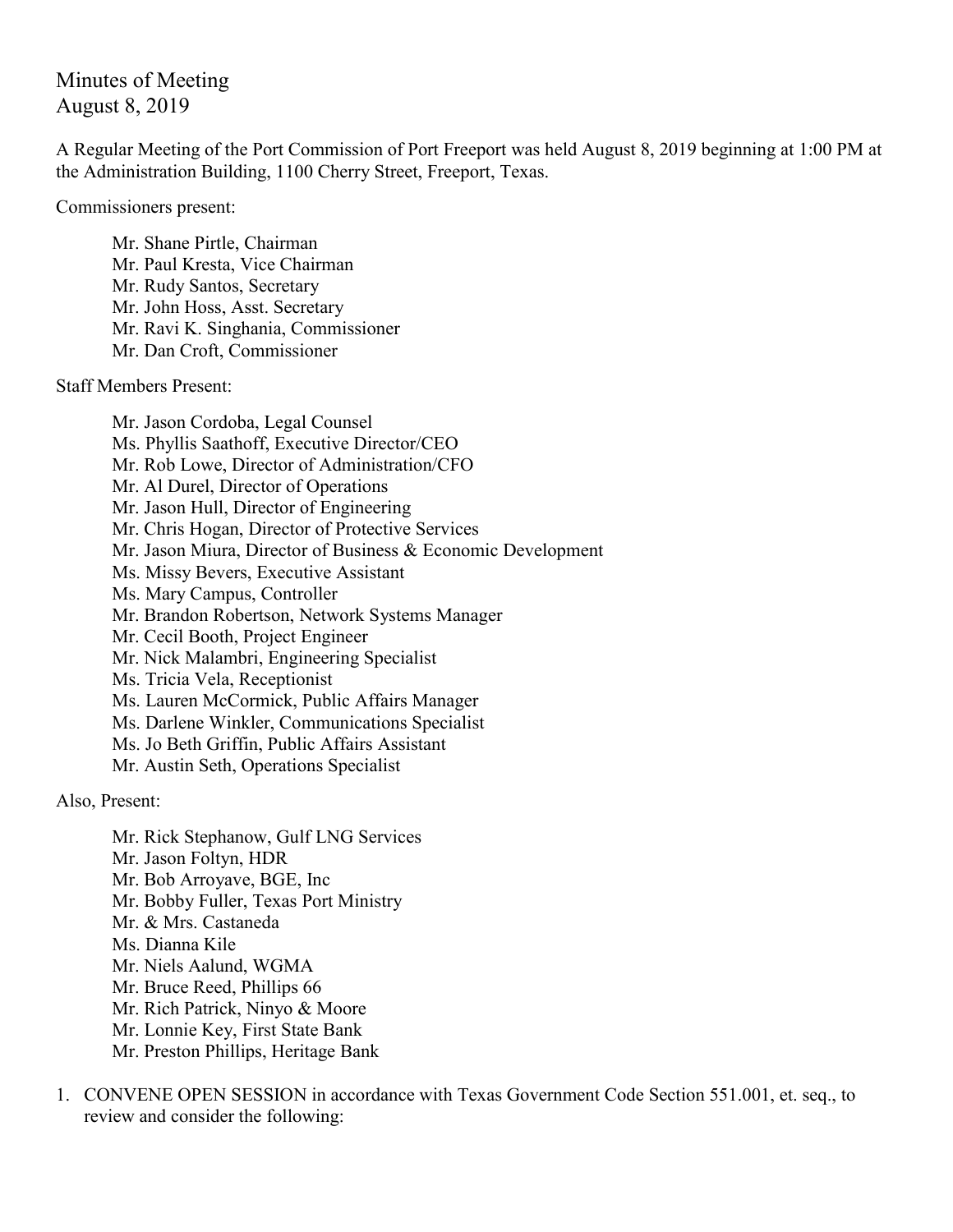- 2. Invocation Mr. Bobby Fuller, Texas Port Ministry
- 3. Pledge of Allegiance U.S. Flag  $&$  Texas Flag
- 4. Roll Call Commissioner Pirtle noted that all Commissioners were present.
- 5. Safety Briefing Mr. Mike Quilty, Safety Coordinator
- 6. Approval of minutes from the Board Workshop held July 18, 2019 and the Regular Meeting held July 25, 2019.

A motion was made by Commissioner Hoss to approve the minutes as presented. The motion was seconded by Commissioner Kresta with all Commissioners present voting in favor of the motion.

7. Receive report from Executive Director/CEO and/or Port staff on activities and matters related to administrative affairs. Port tenant updates, USCOE, rail issues, AAPA Committees, leases, contracts, upcoming Port and civic events and other related administrative affairs.

Ms. Saathoff reported that staff submitted a letter of support encouraging TxDOT to add sections of the Grand Parkway back to the Unified Transportation Plan. Ms. Saathoff attended the public hearing held August 6 in Austin and spoke on behalf of the Port. Staff anticipates the sections will be added back in the Plan when the Transportation Commission meets August 29. Upcoming events include the 36A Infrastructure Conference - August 19, ACIT/ABC Legislative Update – August 20, first proposed Public Hearing on tax rate – August 22, and Brazosport Chamber Luncheon – August 29. The second proposed Public Hearing on tax rate and a Special Meeting to hold a budget workshop is also August 29. The Corps Stakeholder Forum will be held August 13-14 in Galveston and staff will travel to Washington, DC to meet with the Federal Maritime Commission August 14. Fort Bend County Chamber will visit the Port September 5, Port CAP Meeting is set for September 10 and September 12 is the proposed date to adopt the tax rate. Ms. Saathoff recognized the Public Affairs Team who entered the Port Freeport Bond Package and Information Campaign for award consideration from the American Association of Port Authorities (AAPA) and received an award of excellence. She congratulated the team on winning the award and Commissioner Pirtle presented a plaque from AAPA. Ms. Saathoff shared the report on vessel traffic the Greater Houston Port Bureau publishes monthly and noted that currently in Freeport, vessel arrivals are up 8.7% over the prior year. Mr. Hogan shared photos of the completed JetDock modification for the new security boat. Ms. McCormick reported the Port's annual golf tournament that benefits Texas Port Ministry will be held October 21 at the Wilderness. The tournament is moving to a two-flight format due to increased interest in the event. Teams can register and purchase sponsorships online this year.

8. Receive report from Commissioners on matters related to meetings and conferences attended, Port presentations and other related Port Commission matters.

Commissioner Santos reported attending the July 26 meeting held with the City of Freeport.

Commissioner Singhania report attending the UP Short Line Conference August 5-7. Mr. Miura also reported attending the conference.

Commissioner Pirtle reported also attending the City of Freeport meeting as well as an Emergency Management Meeting for Elected Officials.

9. Public Comment – Mr. & Mrs. Castaneda spoke to the Board regarding their existing home on the East End and potential new home in Oyster Creek.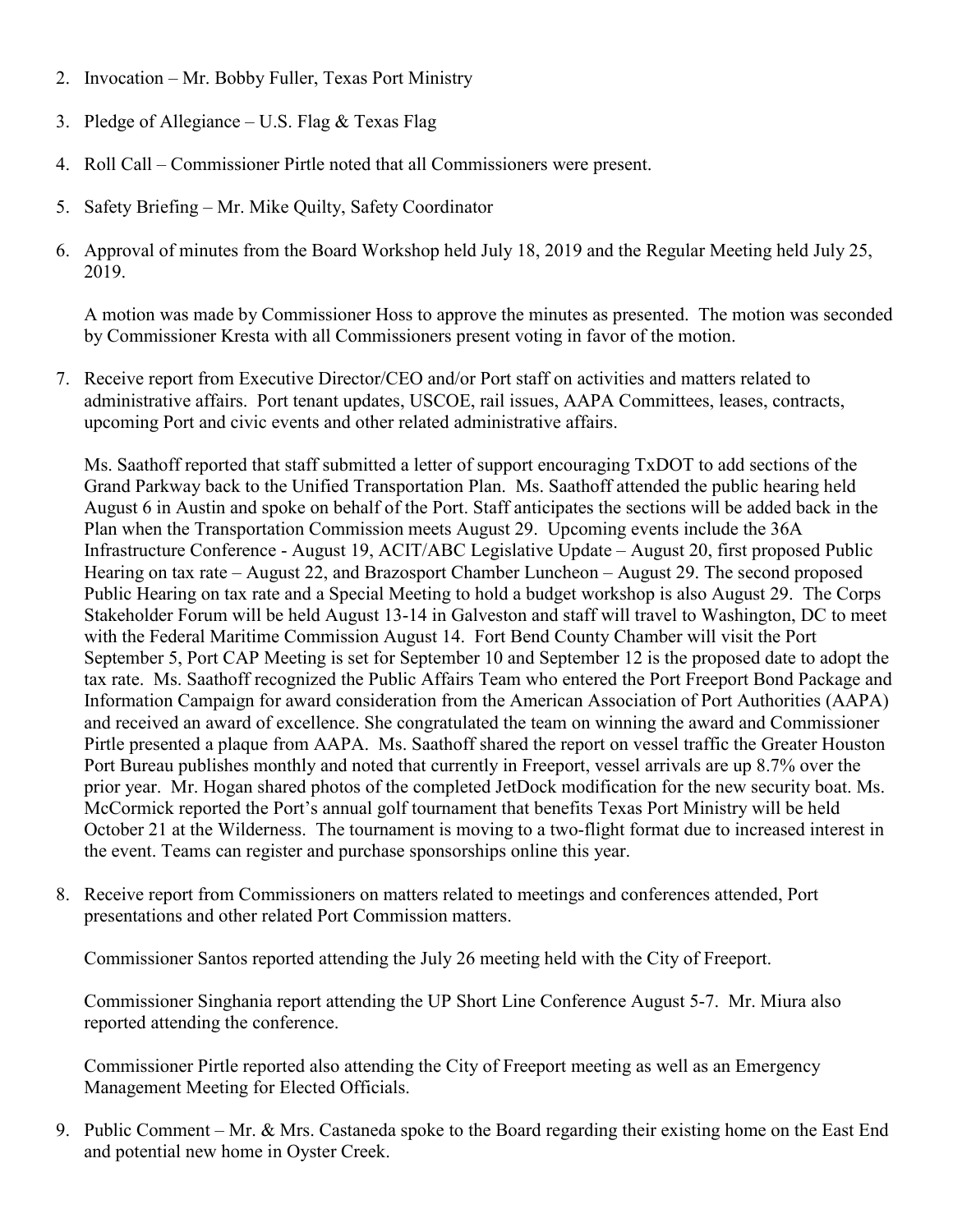10. Discuss and consider authorization of expenditure funds for the 2019 Breakbulk Americas Conference to be held October 8-10, 2019.

Mr. Miura stated Breakbulk 2019 will take place October 8-10 in Houston. The prior year budget amount was approved for \$27,000. Because this event falls in FY2020 budget which has not been approved at this time, staff requests approval to make expenditures now in preparation for the conference. Staff estimates \$28,650 in expenses will be incurred. This amount will include cost associated with the Customer Appreciation Reception to be held October 8 and hosted by the Port. Staff is asking approval of \$28,650 plus 5% budget item for FY2020 towards the 2019 Breakbulk Conference. Commissioner Singhania stated this item was discussed in the Finance Committee and feels it has very good value in bringing the Port new business.

A motion was made by Commissioner Singhania to approve the staff's recommendation of \$28,650 plus 5%. The motion was seconded by Commissioner Croft with all Commissioners present voting in favor of the motion.

11. Discuss and consider adoption of a Resolution to propose a tax rate of \$0.040100, which is a tax increase of 1.68% above the Effective Tax Rate, to be adopted at a future meeting.

(The 2018 tax rate is \$0.040100; the proposed 2019 tax rate is \$0.040100; the 2019 Effective Tax Rate is \$0.039436.)

Mr. Lowe gave a presentation covering the tax rate setting process for debt service (I&S) and M&O tax rates, tax levy projections, review of tax exemptions the Port offers as well as proposed schedule for required public hearings. He noted the Port issued its first set of bonds for \$35,000,000 which is part of the \$130 million voter approved bonds. This first issuance will influence the debt service portion of the Port's tax rate for 2019. He further noted the Port has decreased the tax rate by 25% since 2011 and will continue to hold the rate at \$0.0401 for 2019. With the tax base growing, tax levy projections show a continued upward trend through 2027. Contributing to the tax base is an industrial and residential mix with industrial moving further ahead contributing \$8.9 billion of taxable value with approximately \$13 billion estimated value coming back on the tax rolls by 2030 from expiring abatements. This allows the Port to hold the tax rate at \$0.0401 and not increase it to support the bond issuance. Mr. Lowe explained that because the effective rate (\$0.039436) is lower than the proposed tax rate, two public hearings are required before the Board can adopt the tax rate. Staff presented scheduling options for conducting the hearings and adopting the rate, and agreed on the following schedule:

August 22 – 1:00 p.m.  $-1<sup>st</sup>$  Public Hearing August  $29 - 8:00$  a.m.  $-2<sup>nd</sup>$  Public Hearing September 12 – 1:00 p.m. - Adoption of Tax Rate

With the dates set, a motion was made by Commissioner Hoss to adopt a resolution to consider setting the 2019 tax rate at \$0.040100 and set the public meeting dates for August 22 at 1:00 p.m., August 29 at 8:00 a.m. The motion was seconded by Commissioner Kresta with all Commissioners present voting in favor of the motion.

12. Adoption of a Resolution approving the acceptance of the Port's portion of proceeds received from high bidders on delinquent tax property held in trust by Brazoria County, Texas and authorizing the Chairman to join in conveyance to high bidders.